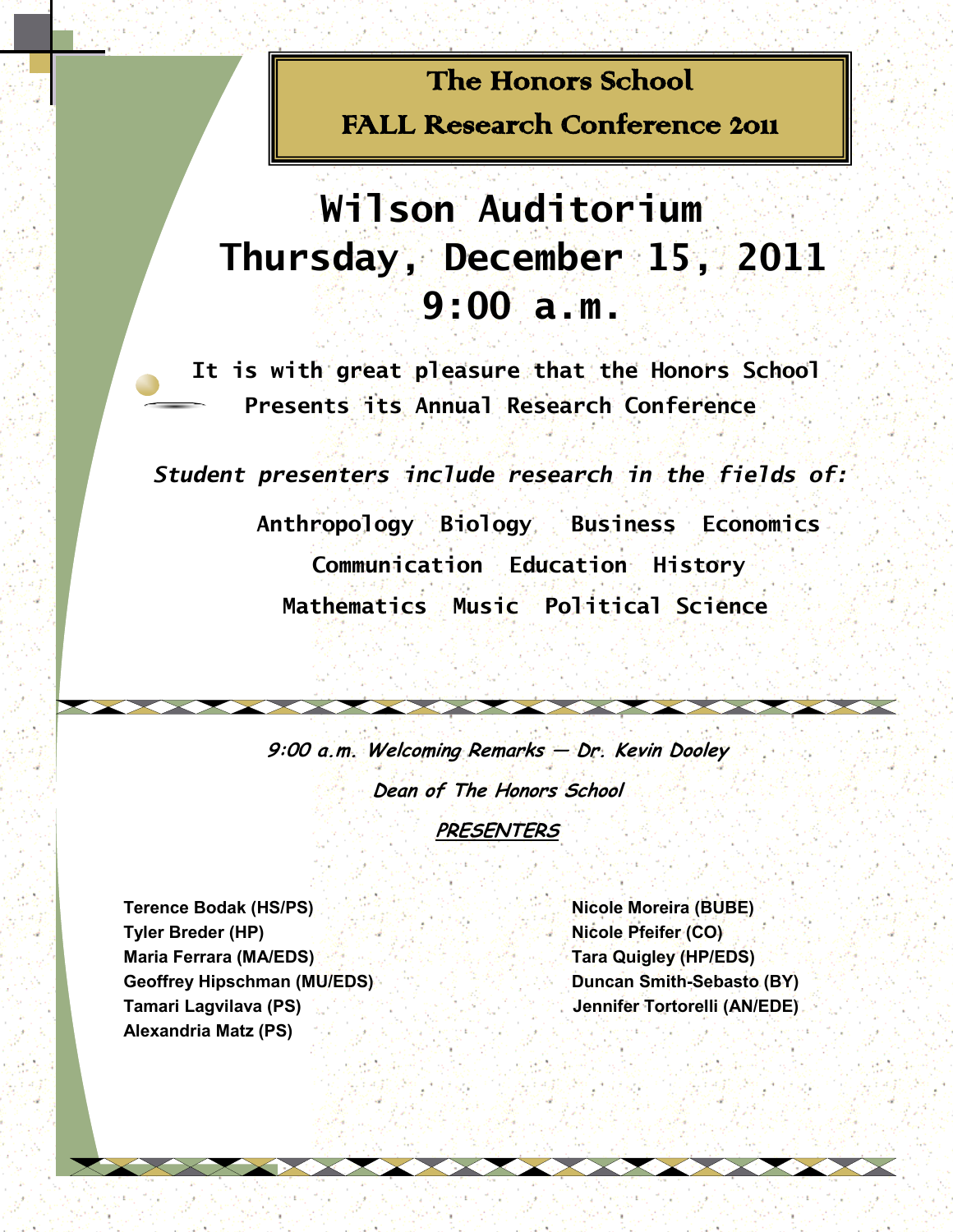### *PRESENTERS*

#### **Terence Bodak Chief Advisor: Dr. Kenneth Campbell Second Reader: Dr. Kevin Dooley**

### **The Troubles and the Question of Identity in Northern Ireland, 1969 – 2007**

This paper addresses the question of "What caused the polarized division of the people of Northern Ireland?" during the Troubles – a period of great political divide and violence in Northern Ireland that lasted from 1969 to approximately 1998. This paper argues that the key to understanding the answer to the question lay in the self-identification of the Northern Irish people. Others have suggested that due to the difference in religious affiliation between the Nationalists and Unionists, religion was the key factor in the Troubles; however, this paper argues that it was not religion, but Nationalism that resulted in the decades long conflict that was the Troubles. By examining multiple legislative efforts of the parties involved, the conclusion of nationalism was met due to the language of the Belfast Agreement (or The Good Friday Accords) and the success of the agreement in ending the Troubles, as it addressed the issue of national identity and set forth legislation to allow for dual national identity for the people of Northern Ireland.

#### **Tyler Breder Chief Advisor: Dr. Rekha Datta Second Reader: Dr. Thomas Lamatsch**

#### **A Study In Economics and Peace**

This study seeks to empirically analyze the relationship between economic freedom and peace. The Economic Freedom of the World Report (EFW) and the Global Peace Index (GPI) serve as the data set, and through linear regression, the strongest combination of variables is determined. Linear Regression works by graphing data points for multiple variables and establishes the strength of those relationships. The Economic Freedom of the World Report consists of five main variables: access to sound money, size of government, legal structure, international trade freedom, and regulation of business credit and labor. Conversely, the Global Peace Index score is weighted by ongoing domestic and international conflict, safety and security in society, and levels of Militarization. The GPI score acts as the dependent variable and the EFW indicators serve as independent variables. After running a series of linear regressions, access to sound money, size of government, and legal structure have been determined to be the most influential variables. Alone, they can account for 46% of all variation in peace, with legal structure being the most fundamental. This study supports modern economic peace theory showing that economic freedom has great reach in engendering peace while isolating the most potent variables. Studies like these are valuable as they help substantiate recommendations for policy decision making on both domestic and international fronts alike.

#### **Maria Ferrara Chief Advisor: Dr. Richard Bastian**

#### **Applications of Mixed ANOVA**

This project explores the statistical technique known as mixed ANOVA. Mixed ANOVA is a widely used test in many fields of research, and is probably the most complex of the various types of ANOVAs. My thesis will go through the different types of ANOVAs to build up to the Mixed ANOVA. Then the mathematical theory of mixed ANOVA will be discussed in detail. To make the theory more accessible, an example of a Mixed ANOVA in education will supplement the discussion. This example will then be implemented, and its results analyzed and discussed. The dataset was collected by the National Center of Education Statistics in the U.S. Department of Education. Specifically, we will look at eighth grade and twelfth grade math achievement scores between gender (male and female) and the students' school type in eighth grade (public or private, religious).

#### **Geoffrey Hipschman Chief Advisor: Dr. Richard Veit Second Reader: Prof. Ron Frangipane**

**Second Reader: Dr. Wai Kong Pang**

#### **The Effects of Music on the Evolution of the Human Brain**

This paper begins with an explanation of why humans developed the ability to produce music as a result of sexual selection. Following this, it proposes that in time, music took on an additional role as something that was beneficial to our cognitive development. Music was then preserved and passed down to subsequent generations through culture not only because it was useful for courtship, but because its practice reaped benefits for the practitioners and the society at large (and also because it was enjoyable). The final section applies the music-evolution theory to modern humans and examines the possibility of a future in which the musical ability of the species is allowed to regress, and the consequences of this taking place.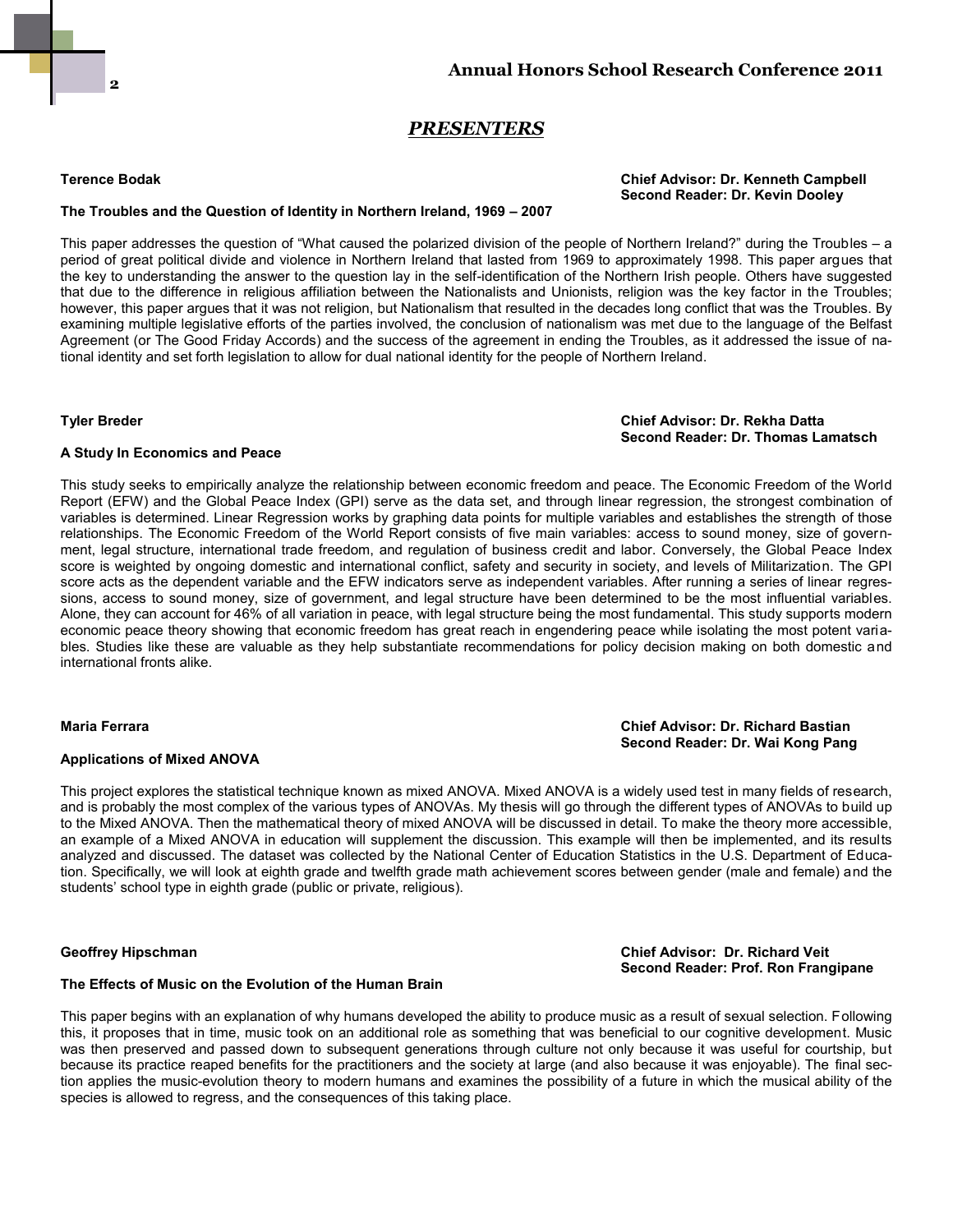### *PRESENTERS (cont.)*

#### **Tamari Lagvilava Chief Advisor: Dr. Kevin Dooley Second Reader: Dr. Marina Vujnovic**

### **A Structural Realist Approach to Understanding State-legitimacy**

The following thesis will attempt to determine the international factors that contribute to the perceived legitimacy of an aspiring state. In doing so, a structural realist model will be developed for explaining international recognition. The states that will be examined as case studies are: East Timor, Kosovo, and South Ossettia. The model that will be utilized will evaluate the response of the most powerful actors in the international community towards each aspiring state (China, Russia, and the United States). This will demonstrate that power, rather than the criteria set forth by the United Nations is the ultimate determinant of state recognition. In other words, a model will attempt to determine the likelihood of a state gaining legitimacy. This model will evaluate aspiring states by placing them into one of three categories: very likely, unlikely, and possible.

#### **Alexandria Matz Chief Advisor: Dr. Kenneth Mitchell Second Reader: Dr. Thomas Lamatsch**

### **University Tuition Fees in the United Kingdom and Germany**

The general research area of this project is post-Cold War welfare state reforms in Europe. All European states are struggling to finance traditional welfare state policies. This project focuses on higher education, a specific area of the traditional European welfare state. In this area, the United Kingdom (UK) and Germany represent two important case studies. Both are influential members of the European Union, and their experiences in welfare state reform will weigh on other European states. Prior to the mid-1990s, neither Germany nor the UK required private individuals to pay university fees. Since the mid-1990s, the two countries have adopted university fees but not uniformly. German fees, for example, are much lower than UK fees. This project will explain why fees charged to the individual student vary in our two national case studies. To answer these questions, this project analyzes three independent variables: (1) configuration of national political institutions, (2) cross-national variation in economic returns to university education, and (3) crossnational public opinion data relevant to university education. A narrow study of university fees can shed light on the incentives that will shape public policy processes in other areas of the traditional European welfare state.

**Nicole Moreirra Chief Advisor: Dr. Andreas Christofi Second Reader: Dr. Barrie Bailey** 

#### **Energy Trends in the Economy and the Stock Market**

This project will use the implied growth rate of various stocks in the energy sector to determine if any trends exist. It will use the methodology that has been established by Dr. Andreas Christofi and Dr. Petros Christofi. In their paper titled "Implied growth fundamentals in stock prices: Pedagogical perspectives" the professors present the notion that stocks can be valued based on their growth prospects rather than the traditional relative valuation criteria. This project highlights stocks specifically in the energy industry to draw conclusions about energy sub-sectors and to forecast the future of the energy sector overall. If strong trends indeed exist potential investment recommendations will be made. Influential economic factors will be discussed and there will be a focus on the evolution of the industry with regards to alternative energy sources.

**Nicole Pfeifer Chief Advisor: Dr. Sheila McAllister-Spooner Second Reader: Prof. Kristine Simoes**

 **Second Reader: Dr. Enoch Nappen**

#### **Social Media's Effects on Public Relations and Marketing**

The fields of public relations and marketing are continually changing in response to trends in communication methods. Social media is one of the most recent facilitators of these changes. This project analyzes the multitude of ways in which social media are presently changing the fields of public relations and marketing. The objective is to highlight that overall, traditional public relations and marketing professionals are embracing and adapting to the influence of social media tools. This presentation will also discuss the challenges that practitioners of these fields are facing throughout this transition to integrating emerging technology into the practice.

#### **Tara Quigley Chief Reader: Dr. Joseph Patten**

#### **Post 9/11 Airline Security Measures: Invading Civil Liberties or Vital to Our Safety?**

The purpose of this study is to analyze post 9/11 airline security measures and to determine whether the newest form of security, the full body X-ray scanners, are intruding upon the civil liberties of Americans. Since 9/11, liberty and security has been a hot topic of debate. Millions of Americans use airlines for travel each day, and become subjects of the new controversial scanners, which will undoubtedly be brought to the Supreme Court. This study will determine the Supreme Court's decision on the scanners based on an analysis of the scanners and past Supreme Court cases involving civil liberties.